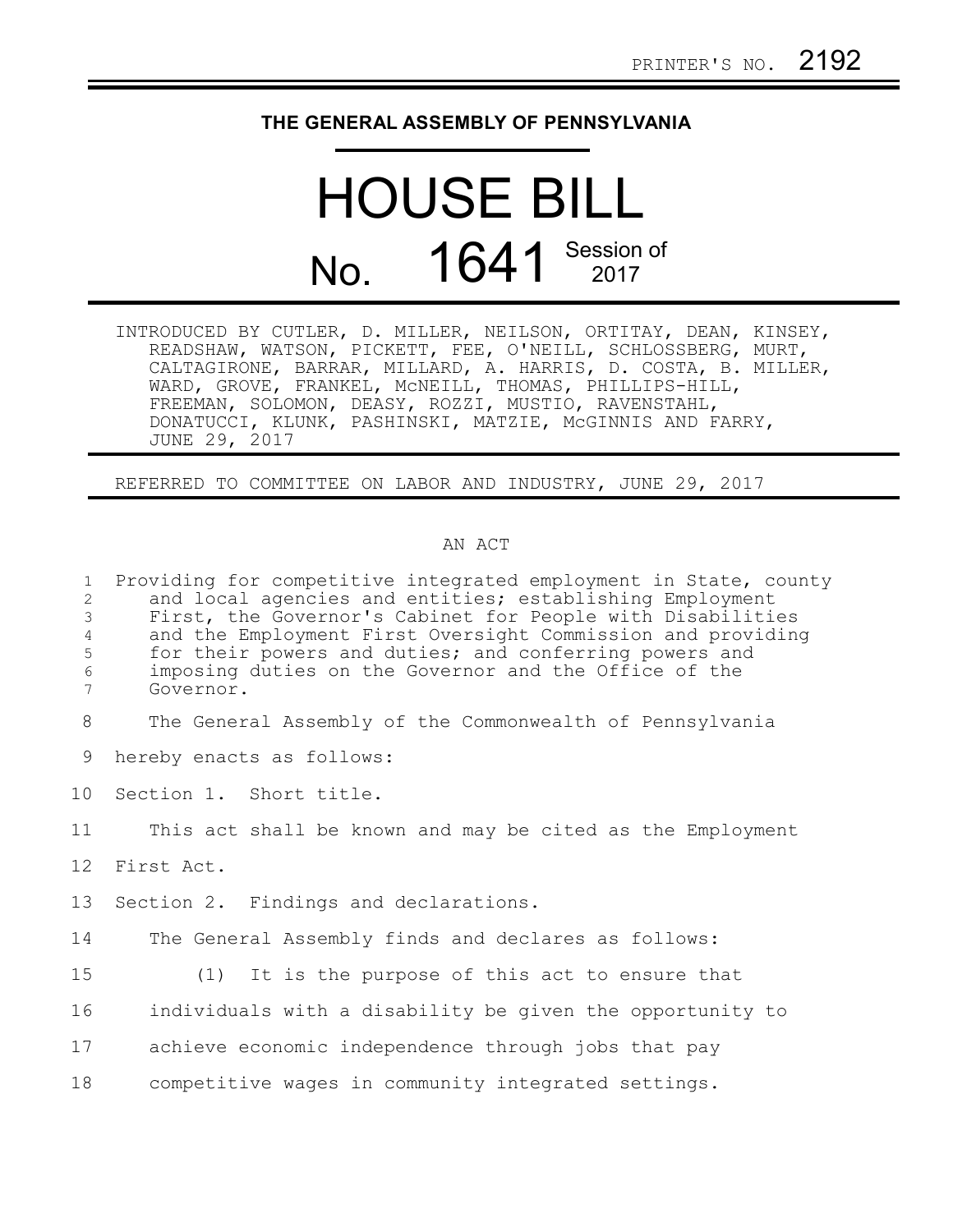(2) The current work force participation rate for individuals with a disability is 20%. 1 2

(3) Pennsylvanians with a disability are valued members of society, and all members of society deserve to have the opportunity to work. 3 4 5

(4) Significant changes have occurred and are continuing to evolve with advances in effective support strategies and technology. 6 7 8

(5) Each year throughout this Commonwealth, thousands of high school students with a disability who use plans developed in accordance with section 504 of the Rehabilitation Act of 1973 (Public Law 93-112, 29 U.S.C. § 794) or qualify under the Americans with Disabilities Act of 1990 (Public Law 101-336, 104 Stat. 327) graduate from special education programs and are ready and able to work at competitive wages in private sector and public sector jobs. 9 10 11 12 13 14 15 16

(6) The Commonwealth can realize a return on its significant investment in young adults with a disability who have benefited from a free and appropriate public education and other State services by adopting policies that further the goal of competitive integrated employment for individuals with a disability. 17 18 19 20 21 22

(7) Hundreds of thousands of job openings are listed every day, reflecting the challenges faced by employers in finding and keeping a dedicated work force, which could be resolved, in part, through the hiring of individuals with a disability. 23 24 25 26 27

(8) Recognition and furtherance of the benefits of meaningful work applies to all working individuals, including the opportunity for competitive integrated employment for 28 29 30

20170HB1641PN2192 - 2 -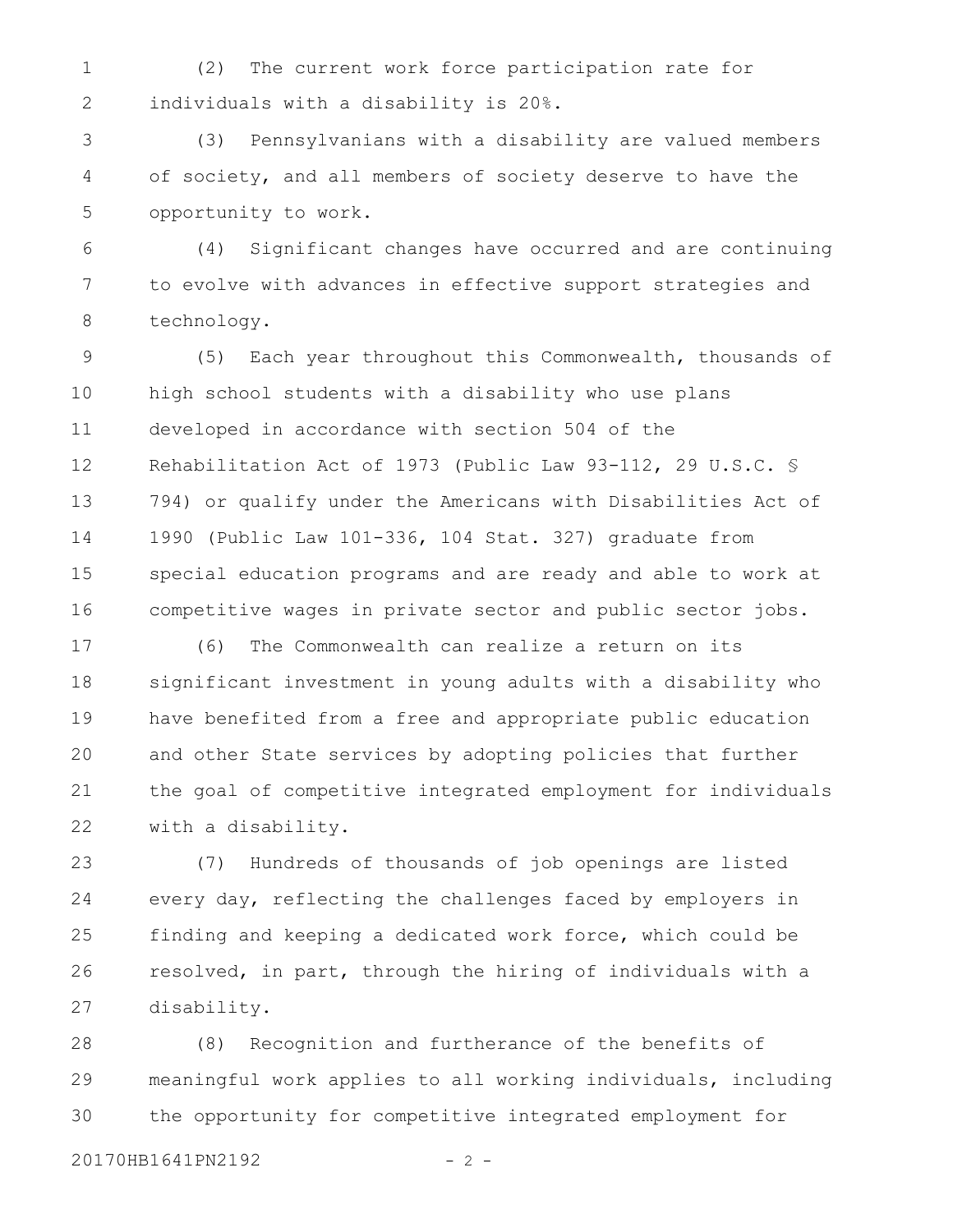individuals with a disability. 1

Section 3. Definitions. 2

The following words and phrases when used in this act shall have the meanings given to them in this section unless the context clearly indicates otherwise: 3 4 5

"Cabinet." The Governor's Cabinet for People with Disabilities established under section 5. 6 7

"Commission." The Employment First Oversight Commission established under section 6. 8 9

"Competitive integrated employment." As defined in section 7 of the Rehabilitation Act of 1973 (Public Law 93-112, 29 U.S.C.  $$705(5)$ . 10 11 12

"Disability." As defined in governing statutes and regulations of each State agency. 13 14

"Employment First." The policy of State agencies which provides that competitive integrated employment is the first consideration and preferred outcome of publicly funded education, training, employment and related services, and longterm services and support for individuals with a disability. "State agency." Any office, department, authority, board, multistate agency or commission of the executive branch, an independent agency or a State-affiliated entity. The term includes: 15 16 17 18 19 20 21 22 23

24

(1) The Governor's Office.

25

(2) The Office of Attorney General.

(3) The Department of the Auditor General. 26

27

(4) The Treasury Department.

(5) An organization established by the Constitution of Pennsylvania, a statute or an executive order which performs or is intended to perform an essential government function. 28 29 30

20170HB1641PN2192 - 3 -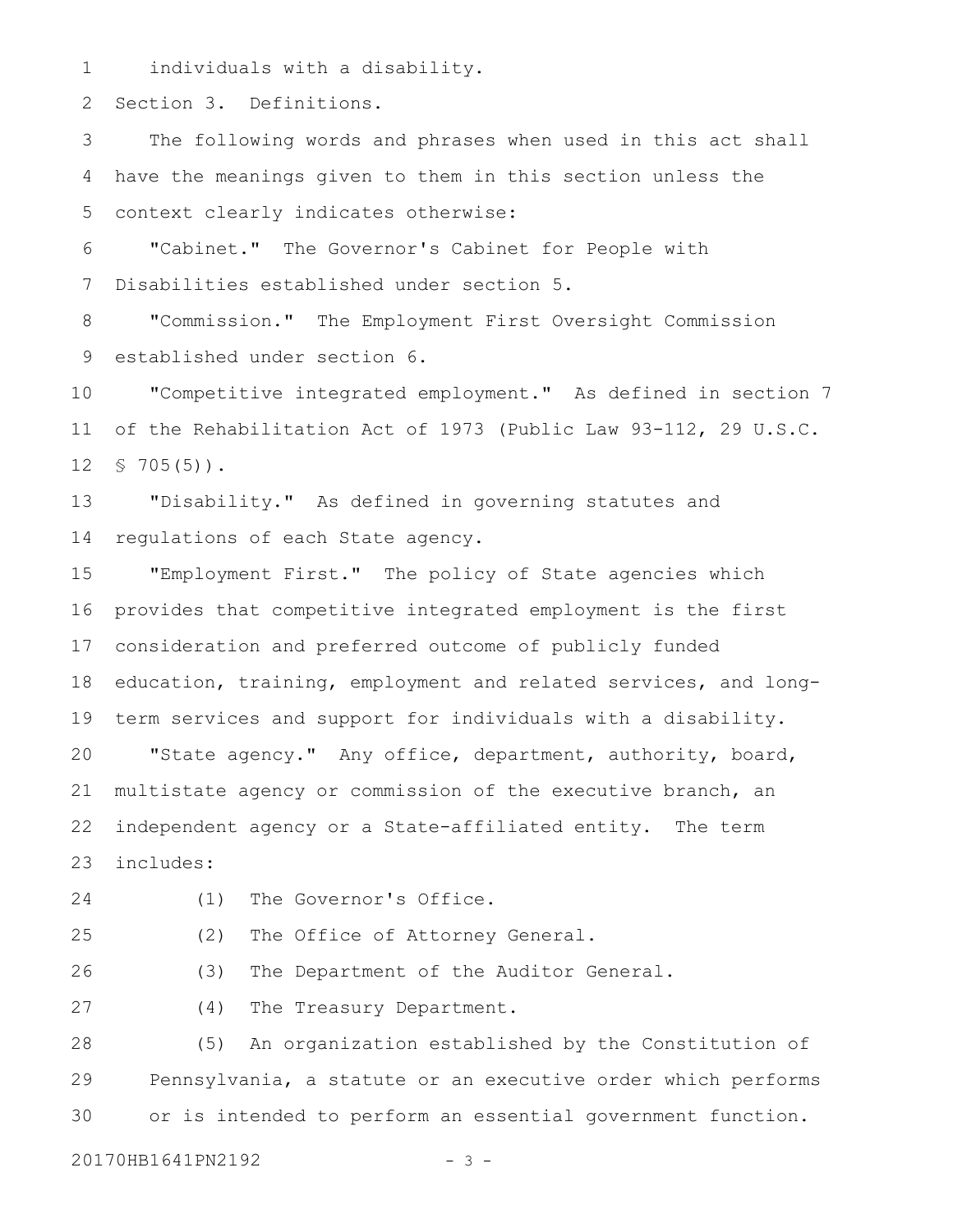Section 4. Employment First. 1

(a) Policy.--It shall be the policy of the Commonwealth that competitive employment in integrated settings shall be the preferred outcome for all working age adults and youth with disabilities, regardless of severity of disability and assistance required. Employment services and opportunities must be offered to all individuals receiving publicly funded services, regardless of whether they live in their own home or in a residential setting. 2 3 4 5 6 7 8 9

(b) Implementation.--State, county and local agencies and any entity providing publicly funded education, training, employment and related services, and long-term services and support for individuals with a disability that provide services and support to individuals with a disability who are eligible to work under Federal or State law shall comply with the requirements of Employment First and ensure that the requirements of Employment First are effectively implemented in agency programs and services to the extent practicable. 10 11 12 13 14 15 16 17 18

(c) Collaboration.--State, county and local agencies and any entity providing publicly funded education, training, employment and related services, and long-term services and support for individuals with a disability that provide services and support to individuals with a disability shall coordinate efforts and collaborate to ensure that State programs, policies, procedures and funding support competitive integrated employment for individuals with a disability who are eligible to work under Federal or State law. 19 20 21 22 23 24 25 26 27

(d) Policies.-- 28

(1) State, county and local agencies shall review their respective policies relating to payment of service providers 20170HB1641PN2192 - 4 -29 30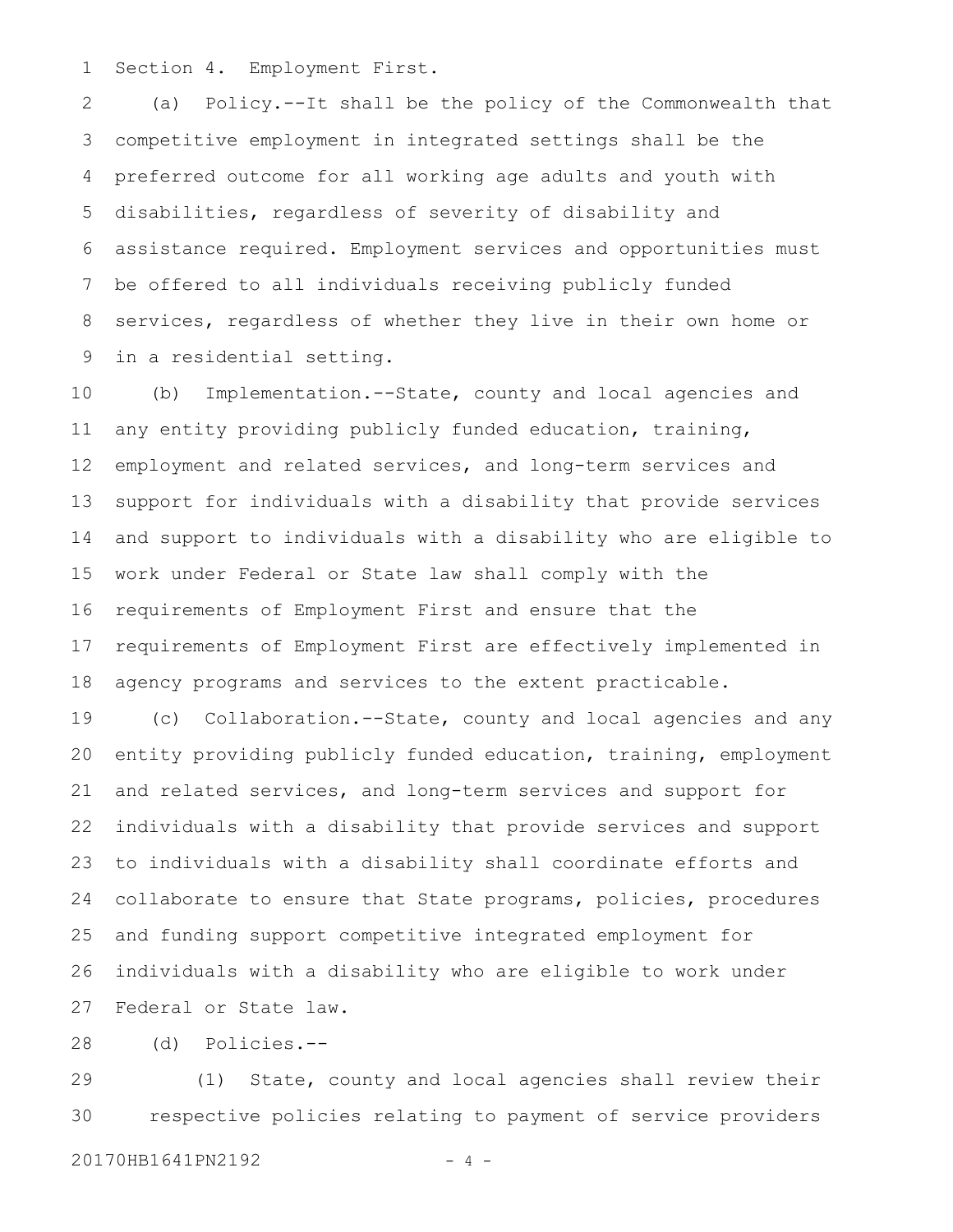to align payment policies with the requirements of Employment First. State, county and local agencies and any entity providing publicly funded education, training, employment and related services, and long-term services and support for individuals with a disability shall ensure that providers of service coordination, case management and authorization services funded through the State Medicaid program, including home and community-based waiver programs, receive financial incentives that support the placement and continued employment of individuals with disabilities in competitive employment in an integrated setting. 1 2 3 4 5 6 7 8 9 10 11

(2) State agencies shall provide the designation of employment champions, consistent with the designation utilized by the Department of Human Services, to providers of service coordination, case management and authorization services funded through the State Medicaid program, including home and community-based waiver programs, who demonstrate commitment to Employment First and successfully support the placement and continued employment of individuals with a disability in competitive integrated employment. Employment champions shall be provided increased technical assistance to further support employment services. A complete list of employment champions shall be made available on the State agencies' websites. 12 13 14 15 16 17 18 19 20 21 22 23 24

(e) Staff.--State, county and local agencies and any entity providing publicly funded education, training, employment and related services, and long-term services and support for individuals with a disability shall implement the requirements of Employment First with trained and certified staff that are in compliance with governing statutes and regulations of each State 25 26 27 28 29 30

20170HB1641PN2192 - 5 -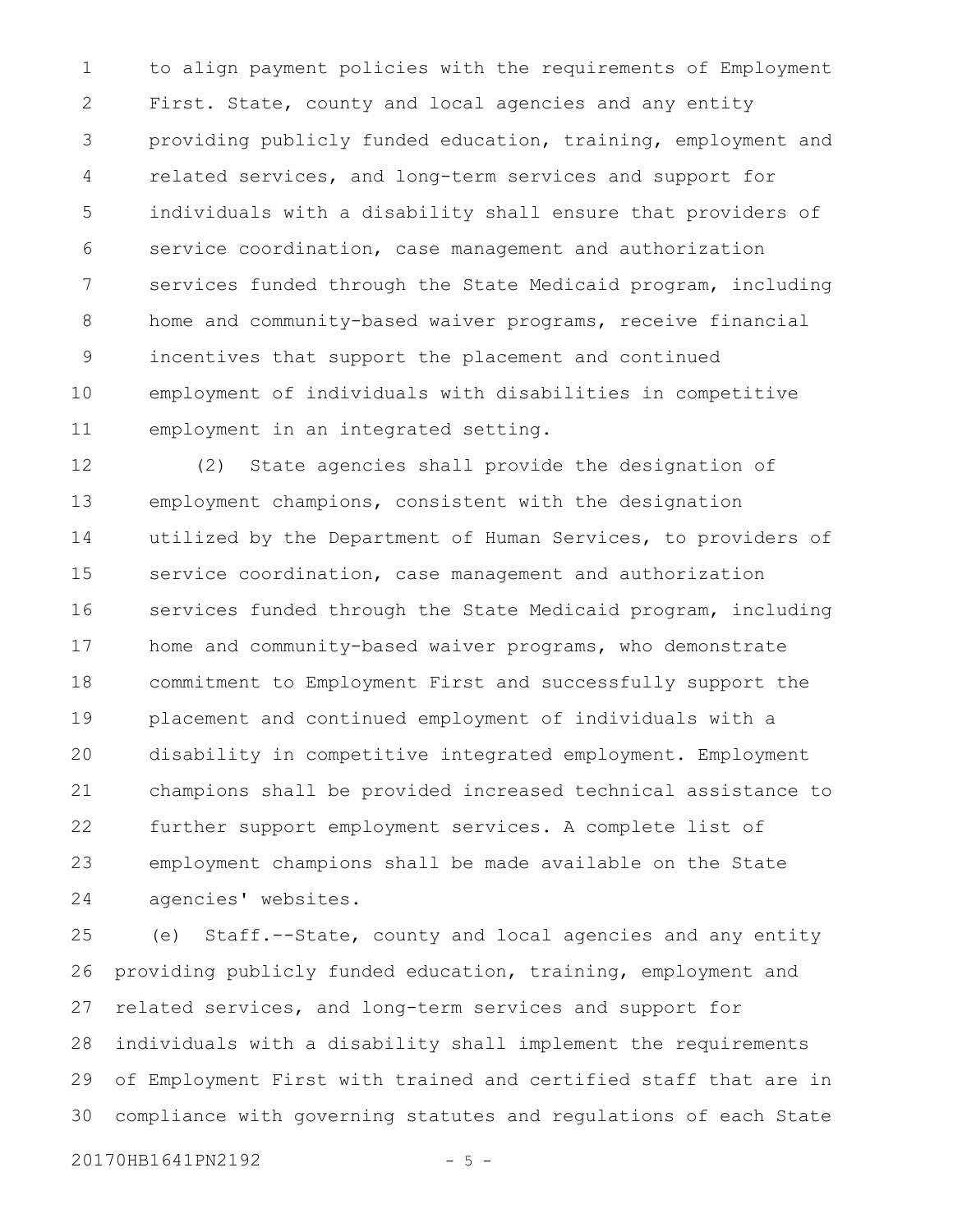agency. 1

(f) Assessment.--State, county and local agencies and any entity providing publicly funded education, training, employment and related services, and long-term services and support for individuals with a disability shall develop clear outcome expectations for employment that include annual baseline employment data and specific percentage goals for individuals with a disability gaining competitive integrated employment. Each agency shall complete an assessment of its progress toward meeting these goals annually and ensure that the information is publicly available and posted on its publicly accessible Internet website. 2 3 4 5 6 7 8 9 10 11 12

(g) Progress.--State agencies are authorized to share general, nonindividualized data and information across systems in an effort to track implementation of Employment First. State agencies are encouraged to adopt measurable goals and objectives to promote the assessment of progress under this subsection. 13 14 15 16 17

(h) State agency compliance.--The following shall apply: (1) State agencies shall make an effort to employ individuals with a disability in no less than 7% of the overall State work force. 18 19 20 21

(2) State agencies shall review on a biannual basis, the adequacy of hiring, placement and advancement practices with respect to individuals with a disability. 22 23 24

(3) No State agency shall be required to give preference in hiring to individuals with a disability. 25 26

(4) The Office of Administration shall develop a framework for individuals to self-report a disability. 27 28

(5) The State Civil Service Commission shall review and consider changes in its policies and procedures in order to 29 30

20170HB1641PN2192 - 6 -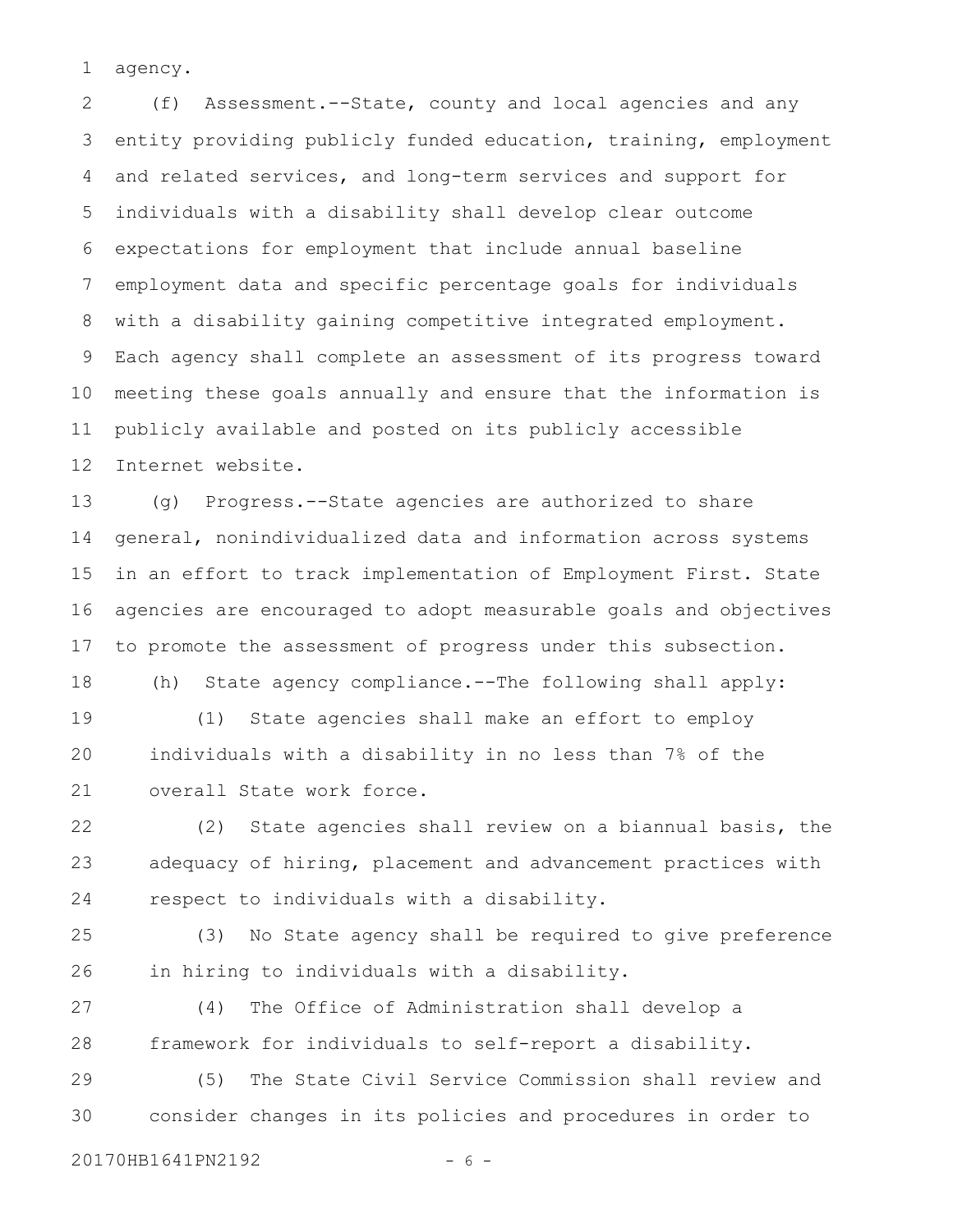support progress towards the initial goal established under this subsection. 1 2

(i) Initial plan.--No later than one year after the effective date of this subsection, the Office of the Governor shall develop an initial three-year plan based upon information provided by the State agencies for implementing Employment First for submission to the General Assembly. The plan shall identify the specific policies and implementation dates for State agency compliance with this act. 3 4 5 6 7 8 9

(j) Annual report.--The assessment information compiled by each State, county and local agency and any entity providing publicly funded education, training, employment and related services, and long-term services and support for individuals with a disability under subsections (f) and (g) and any other information deemed necessary shall be sent to the Governor's Office of Policy and Planning no later than October 1 of each year for consideration and inclusion in an annual report by the Office of the Governor to the General Assembly that documents continued and improved State agency compliance with this act. The report shall be submitted to the General Assembly no later than January 30 of each year. 10 11 12 13 14 15 16 17 18 19 20 21

Section 5. The Governor's Cabinet for People with Disabilities. (a) Establishment.--The Governor shall establish the Governor's Cabinet for People with Disabilities. The Governor shall appoint the members of the cabinet. 22 23 24 25

(b) Composition.--The cabinet shall consist of the following members, who may not delegate their duties to other members, except for good cause: 26 27 28

(1) Secretary of Human Services or a designee who shall be an employee of the Department of Human Services. 29 30

20170HB1641PN2192 - 7 -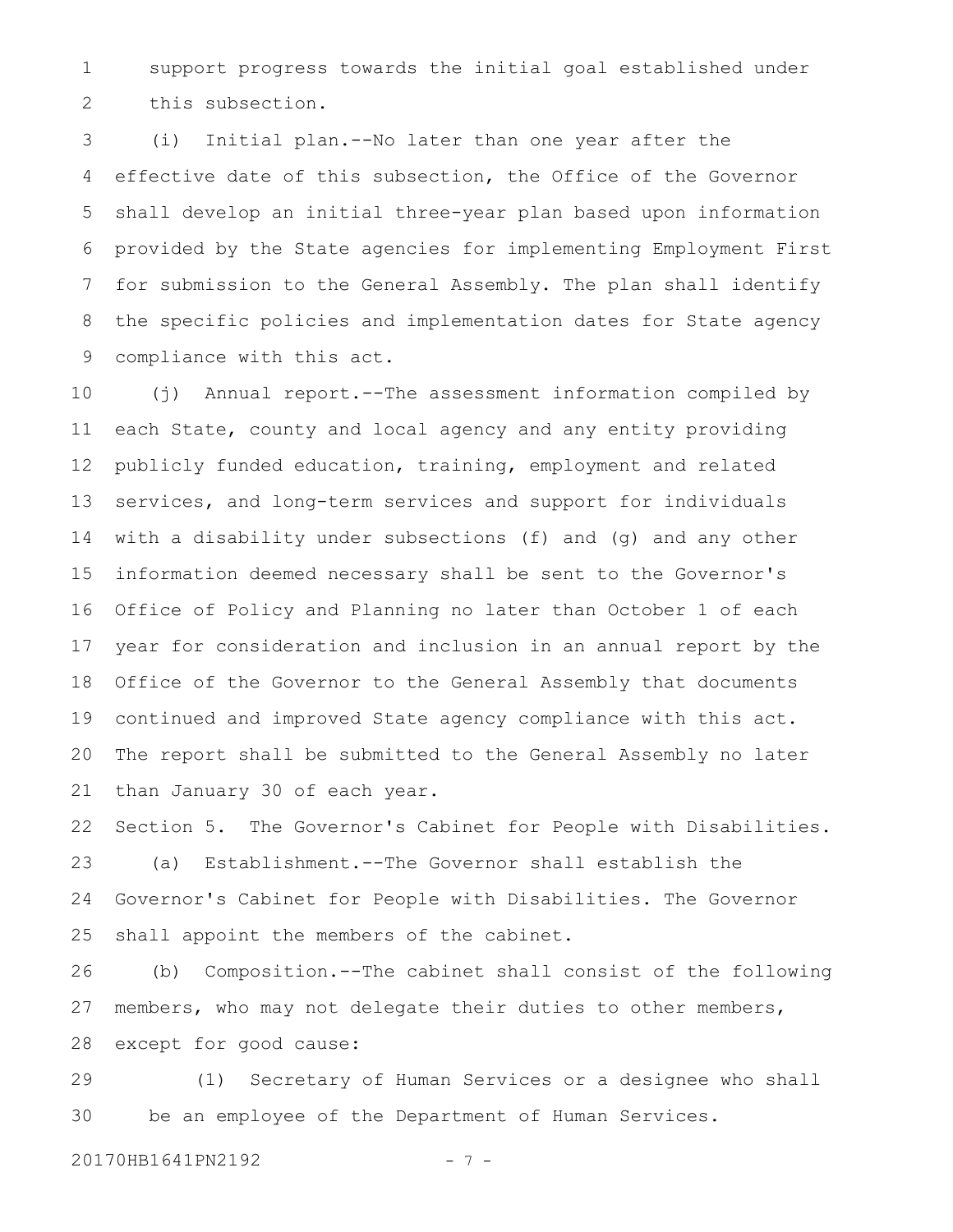(2) Secretary of Labor and Industry or a designee who shall be an employee of the Department of Labor and Industry. 1 2

(3) Secretary of Health or a designee who shall be an employee of the Department of Health. 3 4

(4) Secretary of Education or a designee who shall be an employee of the Department of Education. 5 6

(5) Secretary of Transportation or a designee who shall be an employee of the Department of Transportation. 7 8

(6) Secretary of the Budget or a designee who shall be an employee of Office of the Budget. 9 10

(7) Secretary of Aging or a designee who shall be an employee of the Department of Aging. 11 12

(8) Secretary of Military and Veterans Affairs or a designee who shall be an employee of the Department of Military and Veterans Affairs. 13 14 15

(9) Secretary of State or a designee who shall be an employee of the Department of State. 16 17

(10) Secretary of Policy and Planning or a designee who shall be an employee of the Office of Policy and Planning. 18 19

(11) Secretary of Community and Economic Development or a designee who shall be an employee of the Department of Community and Economic Development. 20 21 22

(12) Executive Director of the Pennsylvania Human Relations Commission or a designee who shall be an employee of the Pennsylvania Human Relations Commission. 23 24 25

(13) Executive Director of the Pennsylvania State Civil Service Commission or a designee who shall be an employee of the Pennsylvania State Civil Service Commission. 26 27 28

(14) Executive Director of the Pennsylvania Housing Finance Agency or a designee who shall be an employee of the 29 30

20170HB1641PN2192 - 8 -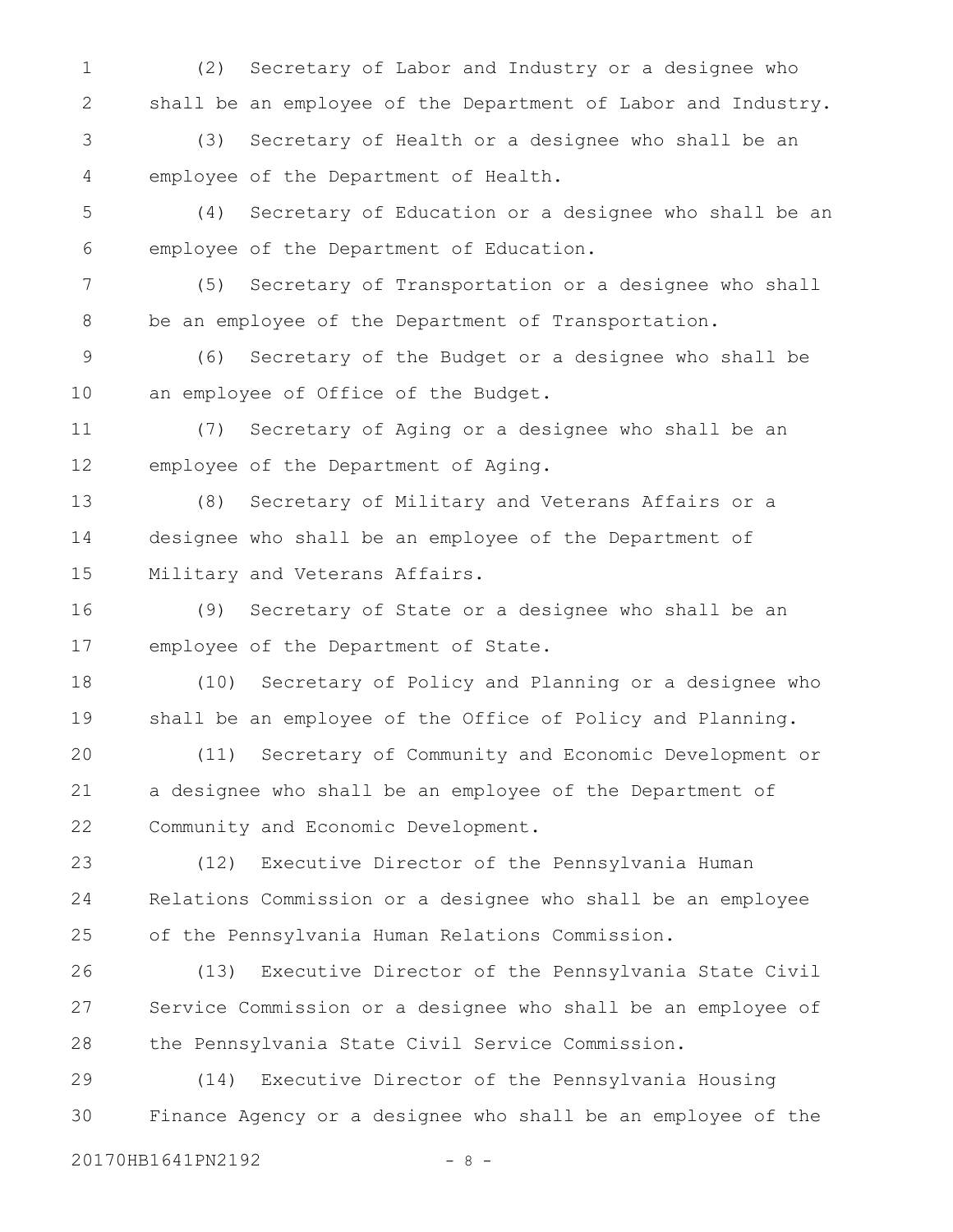Pennsylvania Housing Finance Agency. 1

(15) Executive Director of the Pennsylvania Developmental Disabilities Council or a designee who shall be an employee of the Pennsylvania Developmental Disabilities Council. 2 3 4 5

(16) Executive Director of the Pennsylvania Council on the Arts or a designee who shall be an employee of the Pennsylvania Council on the Arts. 6 7 8

(c) Powers and duties.--The cabinet shall have the following powers and duties: 9 10

(1) To conduct: 11

(i) a detailed review of existing regulations, policies and procedures relating to the goal of competitive integrated employment for individuals with a disability; and 12 13 14 15

(ii) a review and alignment of service definitions, policies and payment structures within and across State agencies. 16 17 18

(2) To develop: 19

(i) recommendations to the Governor, the Secretary of Education, the Secretary of Human Services, the Secretary of Labor and Industry, the Secretary of Administration and the Secretary of General Services for changes in regulations, policies and procedures necessary to ensure implementation of Employment First; 20 21 22 23 24 25

(ii) recommendations to the Governor, the Secretary of Education, the Secretary of Human Services, the Secretary of Labor and Industry, the Secretary of Administration and the Secretary of General Services for the consistent collection of data and the enforceable 26 27 28 29 30

20170HB1641PN2192 - 9 -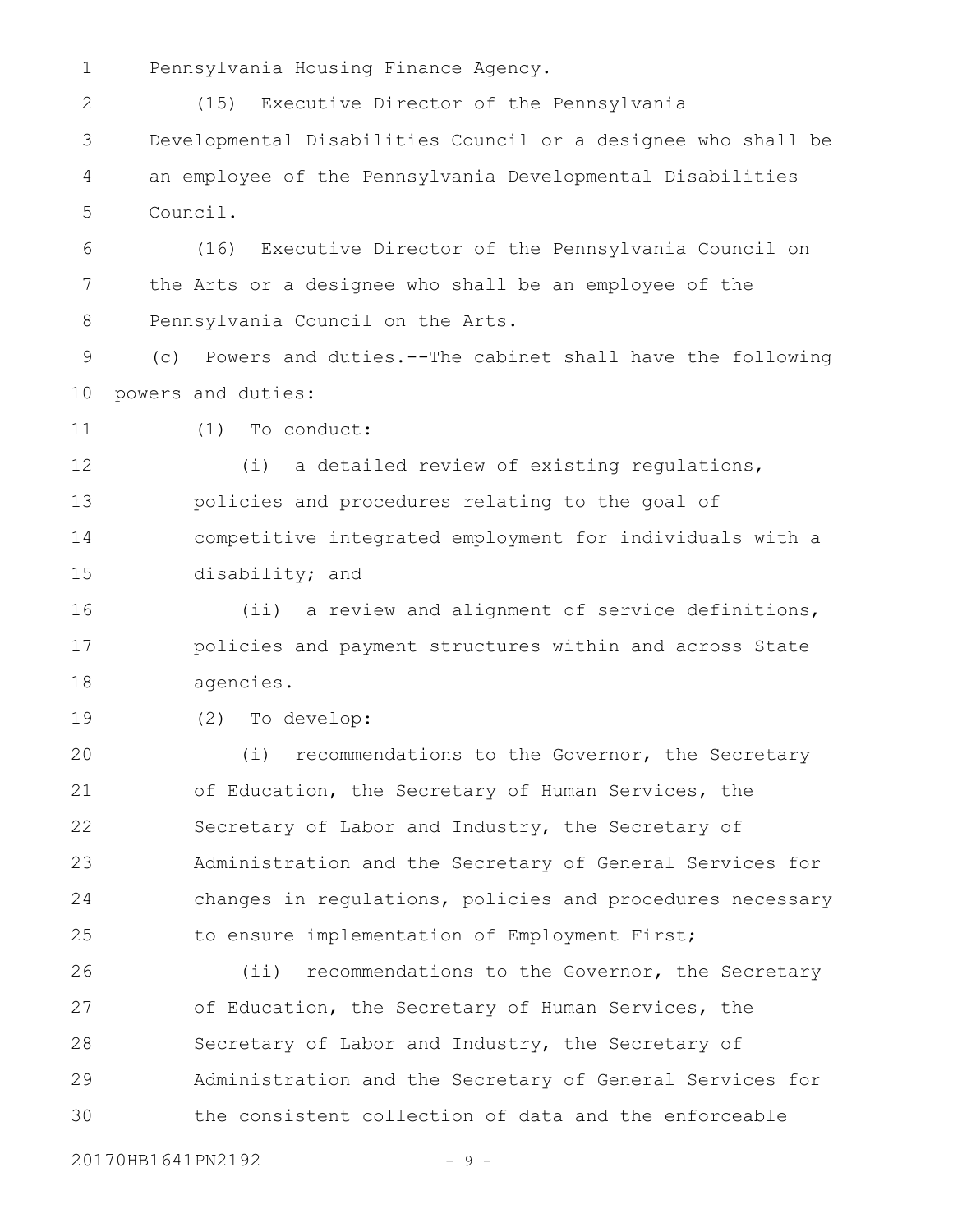1

sharing of data;

(iii) recommendations to the Governor for legislative changes necessary to support and implement this act. 2 3 4

(d) Collaboration.--The cabinet shall encourage the development and adoption of agreements among local entities of the State agencies to promote collaboration among agencies at regional and local levels across this Commonwealth. 5 6 7 8

(e) Meetings.--The cabinet shall meet quarterly and shall be responsible for coordinating the development of policies designed to implement this act by each State agency providing services to an individual with a disability. 9 10 11 12

Section 6. Employment First Oversight Commission. 13

(a) Establishment and composition.--An independent Employment First Oversight Commission is established. The commission shall consist of the following members, at least 51% of whom must have disabilities, who shall serve for a three-year term: 14 15 16 17 18

(1) Four members, not under the employ of the Commonwealth, who are individuals with a disability or individuals who are knowledgeable about the employment of individuals with a disability. The following shall apply: 19 20 21 22

(i) One shall be appointed by the President pro tempore of the Senate. 23 24

(ii) One shall be appointed by the Minority Leader of the Senate. 25 26

(iii) One shall be appointed by the Speaker of the House of Representatives. 27 28

(iv) One shall be appointed by the Minority Leader of the House of Representatives. 29 30

20170HB1641PN2192 - 10 -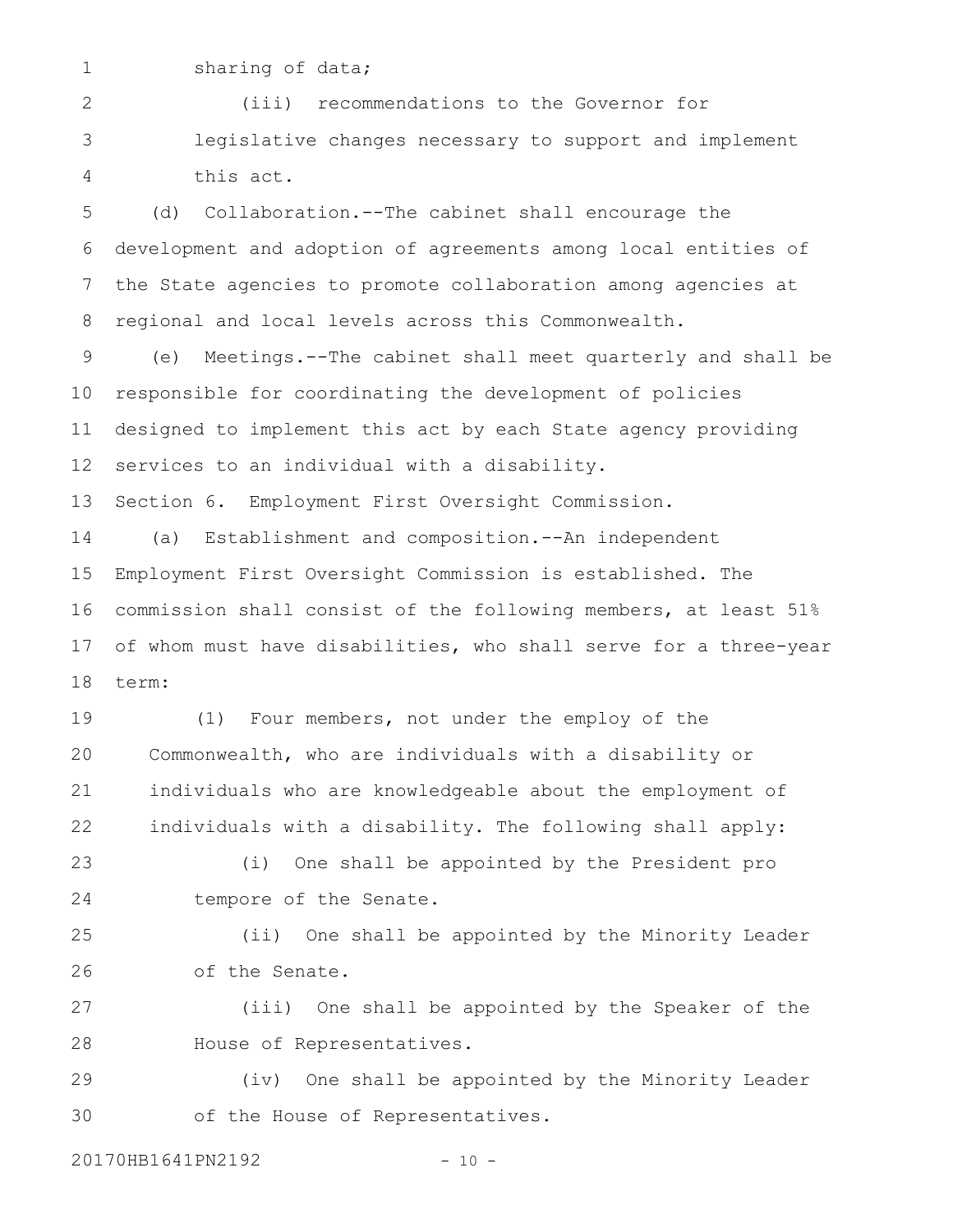(2) Two individuals with a disability, appointed by the Governor. 1 2

(3) Two parents or family members of individuals with a disability, appointed by the Governor. 3 4

(4) Two individuals who have successful experience in providing services and support to high school students and recent graduates with a disability, leading to competitive employment in an integrated setting, appointed by the Governor. 5 6 7 8 9

(5) A representative of Disabilities Rights Pennsylvania, appointed by the Governor. 10 11

(6) A representative of the Pennsylvania Rehabilitation Council, appointed by the Governor. 12 13

(7) A representative of the Pennsylvania Statewide Independent Living Council, appointed by the Governor. 14 15

16

(8) A representative of a State association of accredited employment providers, appointed by the Governor. (b) Meetings.--The Governor shall designate one member to convene and organize the first meeting of the commission at which the commission shall elect a chairperson and other officers as it deems necessary from among its members. The commission shall meet at least four times each year or at the call of the chairperson. A quorum shall consist of a majority of the members of the commission. All actions of the commission shall be taken only after approval by a majority vote of the members present after a quorum is established during a lawful meeting of the commission. 17 18 19 20 21 22 23 24 25 26 27

(c) Reimbursement.--Each member of the commission shall be reimbursed normal and customary travel expenses in accordance with Commonwealth travel policies for attendance at meetings of 28 29 30

20170HB1641PN2192 - 11 -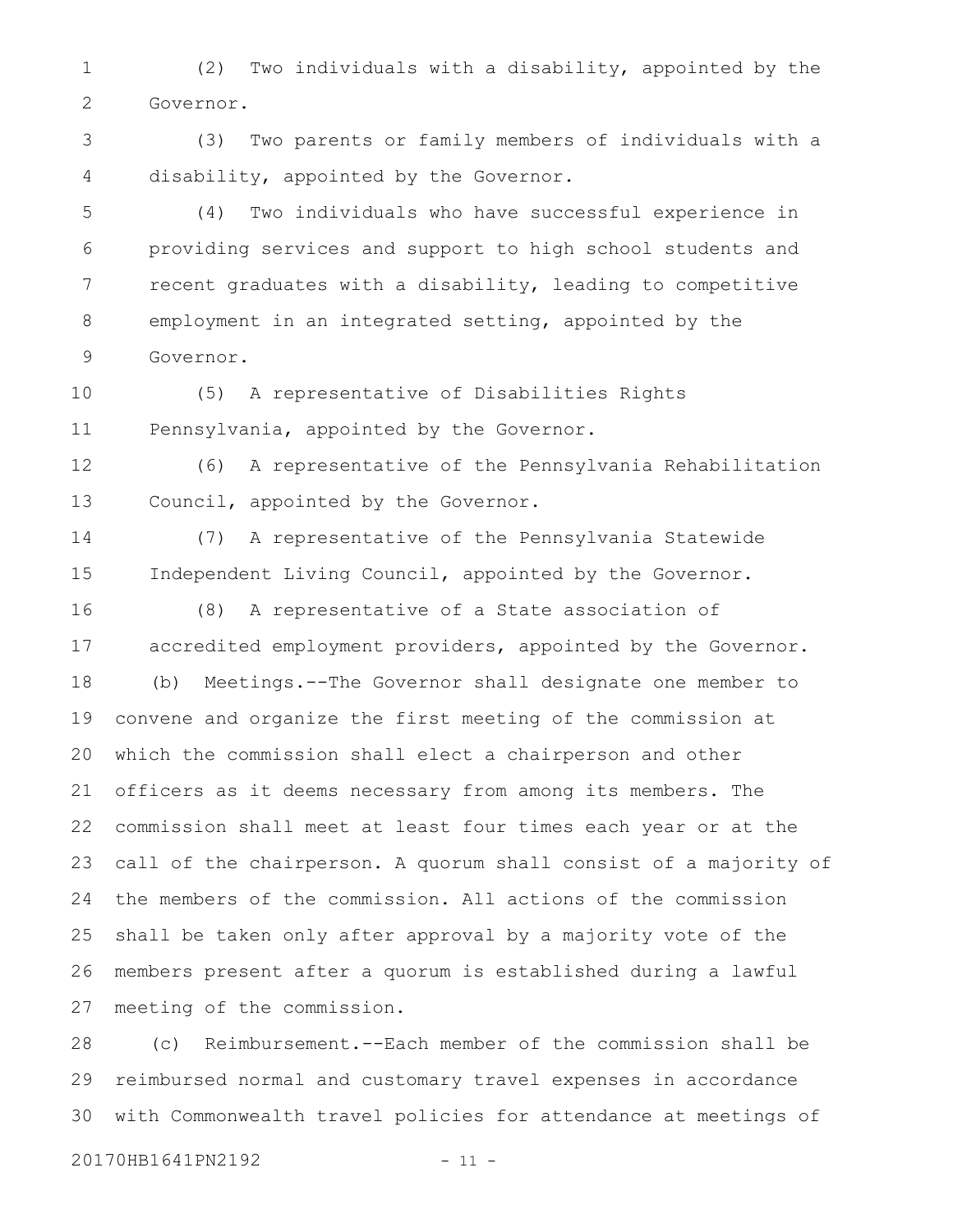the commission. 1

(d) Progress.--The commission shall establish measurable goals and objectives governing the implementation of this act. The commission shall track the measurable progress of public agencies in implementing this act. All State agencies shall fully cooperate with and provide data and information to assist the commission in carrying out its duties. 2 3 4 5 6 7

(e) Annual report.--The commission shall issue an annual report on October 1 of each year, detailing the progress made on each of the measurable goals and objectives during the preceding fiscal year. The annual report shall also include recommendations to the Governor and the General Assembly for effective strategies and policies needed to support the implementation of this act. 8 9 10 11 12 13 14

(f) Support.--The Office of the Governor shall ensure that reasonable staff and support are made available to the commission to carry out its duties under this section. The Office of the Governor shall also ensure that administrative costs, including money for travel expenses authorized under subsection (c) and money for the distribution of the annual report and other related administrative costs, are made available to enable the commission to carry out its duties under this section. The commission may seek the attendance and participation of members of the cabinet in meetings of the commission in order to assist the commission in carrying out its responsibilities under this section. 15 16 17 18 19 20 21 22 23 24 25 26

Section 7. Training and outreach. 27

All State agencies providing services to individuals with a disability who are eligible to work under Federal and State law shall establish systems of outreach and training that provide 28 29 30

20170HB1641PN2192 - 12 -